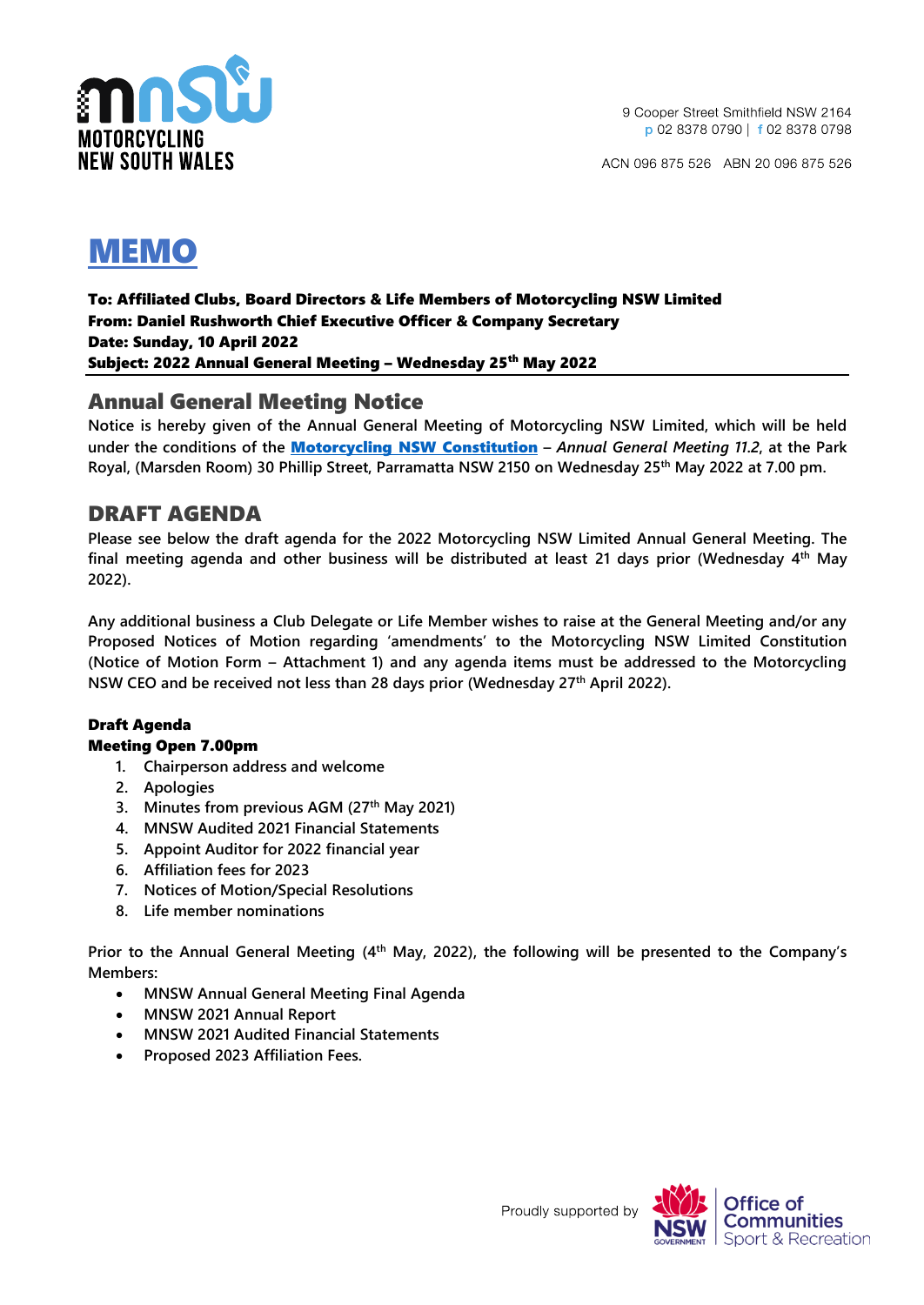

## STRATEGIC FORUM

**MNSW Board are pleased to advise that following the Annual General Meeting, a Strategic Forum will be held. This forum is the commencement of community consultation and engagement to develop the MNSW Strategic Priorities towards the development of the next Strategic Plan.**

**Further details will be providing in the coming weeks.**

## DIRECTOR NOMINATIONS

**Following the resolution accepted by the General Council at the February 24th 2022 Special General Meeting, the election of Directors will not occur in 2022. Director nominations will resume as per MNSW Constitution in 2023.**

## DELGATE REGISTRATION (IN PERSON & VIRTUAL) & VOTING AT THE ANNUAL GENERAL MEETING

#### Delegate Registration From

**Delegates either attending in person or virtually must complete the following form by no later than 5pm Wednesday 4th May.** 

**The online delegate registration form can be completed here:** Delegate [Registration Form](https://form.jotform.com/220958615161861)

N.B **All registered delegates will be verified by MNSW Office.**

#### Corporations Act Change-Hybrid Meeting

**Due to** [Permanent amendments to the Corporations Act](https://asic.gov.au/regulatory-resources/corporate-governance/shareholder-engagement/faqs-virtual-meetings-for-companies-and-registered-schemes-held-between-1-april-and-30-june-2022/)**, it now allows hybrid meetings to be held for all companies and registered schemes, effective 1 April 2022. Under the Corporations Act, a member who attends the meeting virtually is taken for all purposes to be present at the meeting.**

#### MNSW members' Voting rights

**The following is an excerpt from the MNSW Constitution in relation to voting rights;**

#### *7.5 The voting rights of MNSW members are the following:*

*7.5.1 At any meeting of the MNSW general council, only club delegates and life members who personally attend any such meeting may vote. \*\*\*Note Corporations Act Above\*\*\**

*7.5.2 In any ballot conducted by the MNSW board under clause 13 or election by ballot conducted under clause 14, each MNSW affiliated club and life member may register one vote.*

*7.5.3 No other MNSW member has any voting rights under this constitution.*

*7.5.4 Proxies may be accepted at Special General Meetings if a poll is called.*



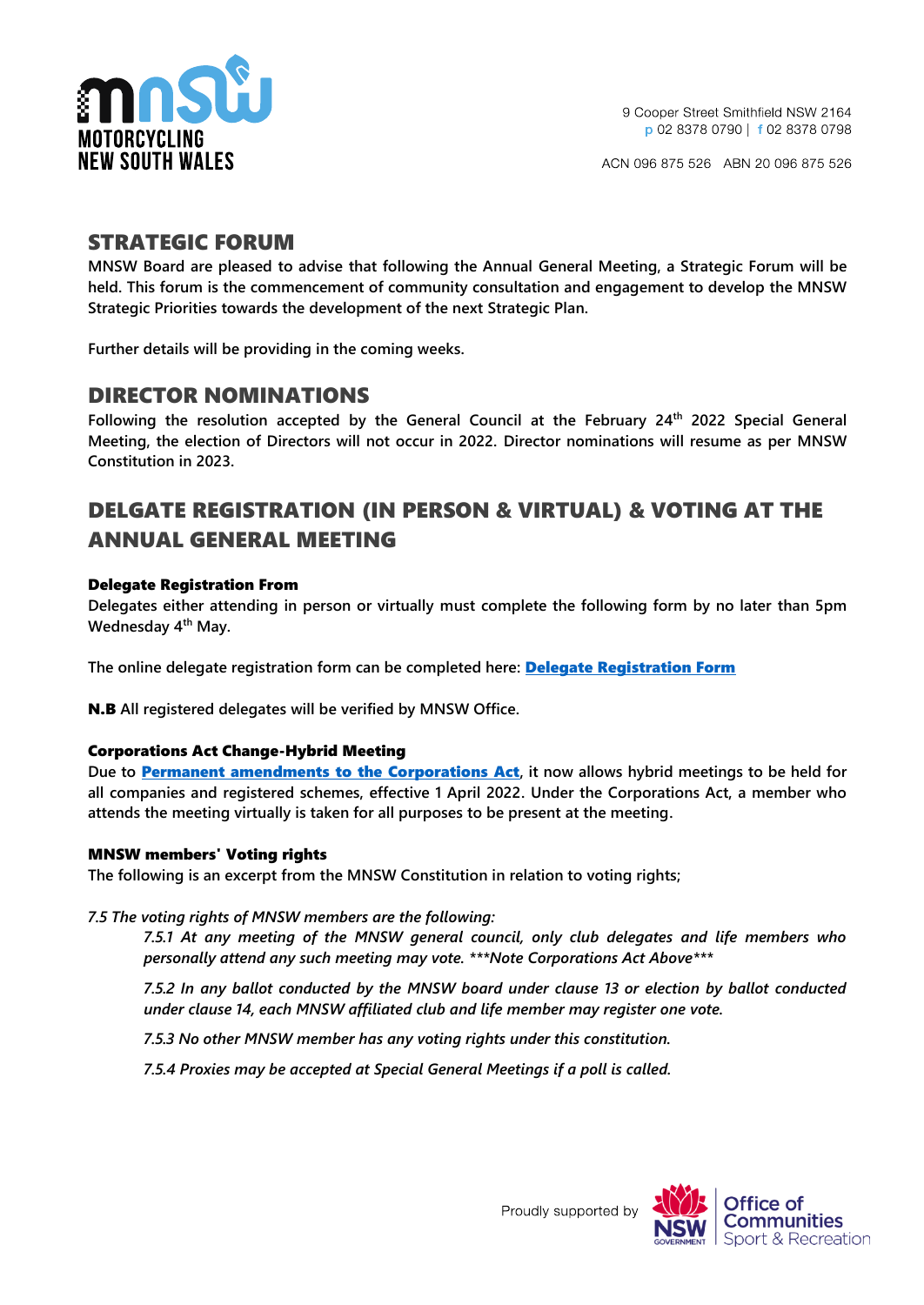

**Further to this, within MNSW Constitution section it also notes**

*"7.1.3 Other affiliated individuals or entities, such as private promoters, coaches, or Social Motorcycle Clubs, are members of MNSW, but do not have voting rights at General Meetings or in elections. They may attend General Meetings and may be heard at the discretion of the Chair but may not vote or propose resolutions."*

MNSW Constitution Link:<https://motorcycling.com.au/about-us/constitution/>

## VENUE

**The meeting will be held at Park Royal, (Marsden Room) 30 Phillip Street, Parramatta NSW 2150 on Wednesday 25th May 2022 at 7.00 pm.**

**More information about the Park Royal can be found here:** [https://www.panpacific.com/en/hotels-and](https://www.panpacific.com/en/hotels-and-resorts/pr-parramatta.html)[resorts/pr-parramatta.html](https://www.panpacific.com/en/hotels-and-resorts/pr-parramatta.html)

## ATTACHMENTS

**Please find the following forms attached that are to be returned to Motorcycling NSW by close of business (5.00pm AEST). If scanning and emailing, please email to** [dr@motorcycling.com.au](mailto:dr@motorcycling.com.au)

- Notices of Motion for the Annual General Meeting Form **(Wednesday 27th April 2022) (Attachment 1)**
- Life Member Nomination Form **(Wednesday 27th April 2022) (Attachment 2)**

**For any questions or further clarification on any matters relating to the Annual General Meeting, please contact Motorcycling NSW CEO Daniel Rushworth via** [dr@motorcycling.com.au](mailto:dr@motorcycling.com.au)



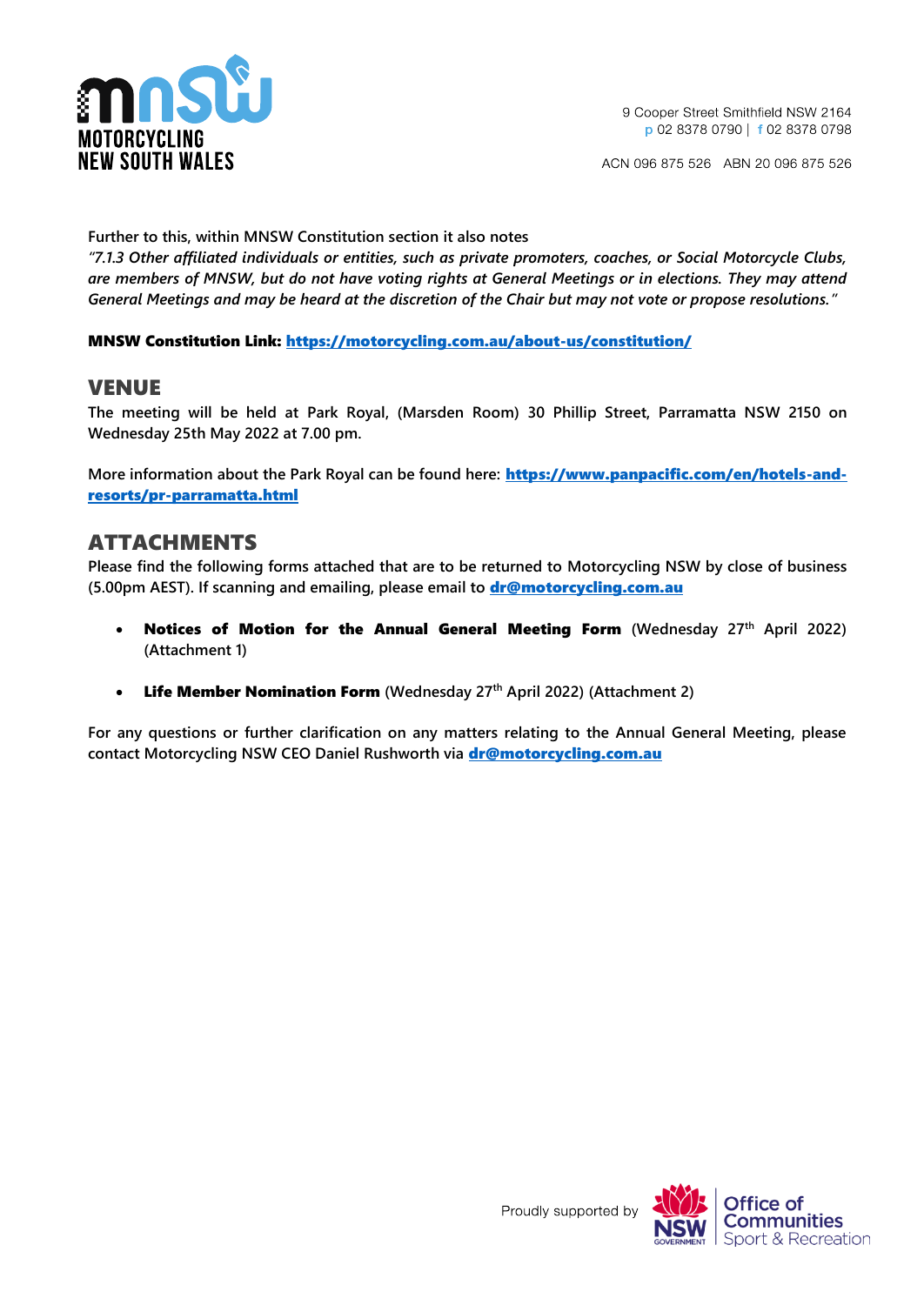

9 Cooper Street Smithfield NSW 2164 p 02 8378 0790 | f 02 8378 0798

ACN 096 875 526 ABN 20 096 875 526

## ATTACHMENT 1-NOTICE OF MOTION FORM

|                                                                                 | <b>2022 AGM NOTICE OF MOTION FORM</b> |  |
|---------------------------------------------------------------------------------|---------------------------------------|--|
| <b>CLUB NAME:</b>                                                               |                                       |  |
| <b>NOTICE OF MOTION:</b>                                                        |                                       |  |
|                                                                                 |                                       |  |
|                                                                                 |                                       |  |
|                                                                                 |                                       |  |
|                                                                                 |                                       |  |
|                                                                                 |                                       |  |
| <b>SUPPORTING INFORMATION:</b>                                                  |                                       |  |
|                                                                                 |                                       |  |
|                                                                                 |                                       |  |
|                                                                                 |                                       |  |
|                                                                                 |                                       |  |
|                                                                                 |                                       |  |
|                                                                                 |                                       |  |
| <b>PROPOSED BY:</b><br>Name:                                                    | <b>Position Held:</b>                 |  |
| Signed:                                                                         | Date:                                 |  |
| Please email to Motorcycling NSW Chief Executive Officer dr@motorcycling.com.au |                                       |  |
| DUE NO LATER THAN WEDNESDAY APRIL 27th, 2022                                    |                                       |  |

Proudly supported by

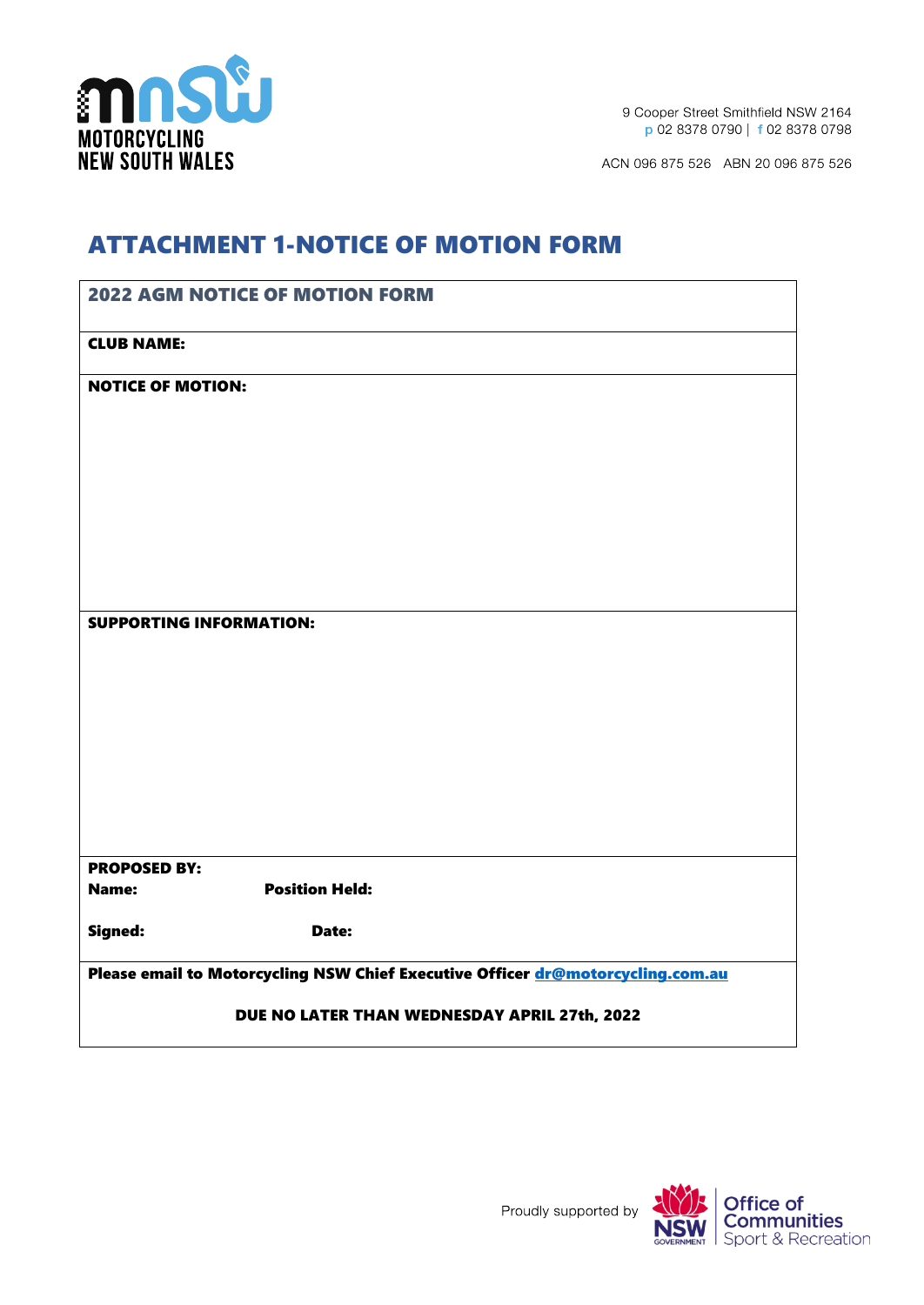

# Attachment 2-MOTORCYCLING NSW LIFE MEMBER NOMINATION FORM

2022 AGM LIFE MEMBER NOMINATION FORM

#### NOMINEE NAME:

#### NOMINEE CLUB:

Please provide reasons why you believe the nominee meets the following criteria:

- *Innovative practice: reviewing and modifying existing administrative and management procedures and/or introducing new procedures when required.*
- *Advancing the profile of the sport by effective promotion and recruitment which provide observable results*
- *Increasing the administrative participation of the sport by gaining representation on relevant meetings of peak bodies*
- *Enhancing communication with the general body of members and feeder groups*
- *Reviewing the procedures of other bodies, seeking the better relevant procedures that they use, and introducing them to our sport where applicable*
- *Having the ability to enthuse others to implement appropriate ideas*